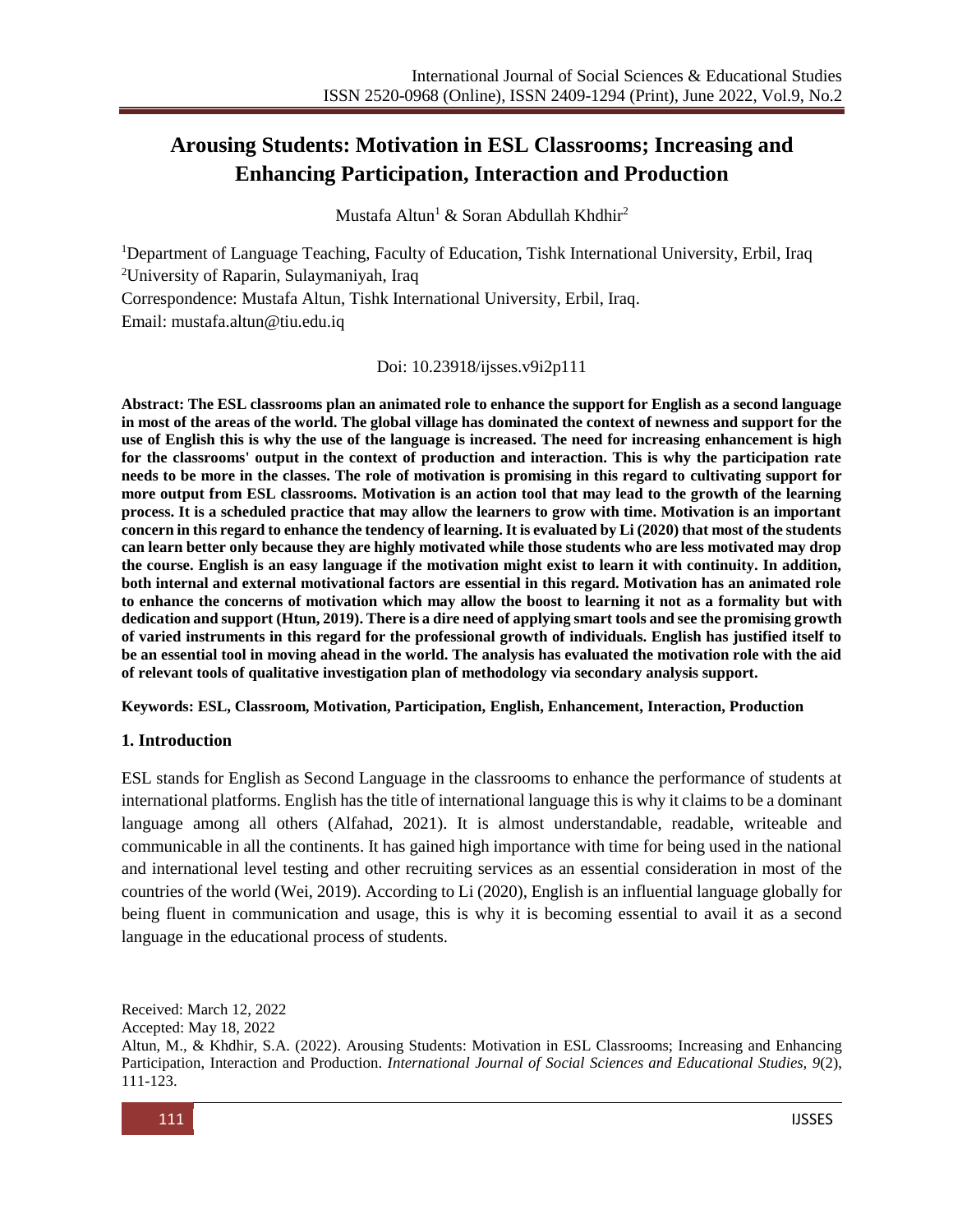ESL classrooms are playing an essential role in enhancing the learning tendency of the students. It is evaluated that some loopholes might exist that are not allowing the proper access of the students to the learning outcomes of the course. The lack of motivation is a critically highlighted concern that is leading to the opinion that proper attention is needed to cultivate better support for the improvement of ESL classroom arousing student focus. The current analysis covered the specific opinion that a higher level of motivation may improve things and lead towards betterment. The ESL classrooms can be more fruitful and enhancing for the interaction and enhancement of students' productivity this is why the current analysis has raised a specific query to sort out the issue. The productivity rate increase from ESL classrooms is a high requirement to ensure that the ESL students were motivated and interested to gain knowledge of the new language, English.

ELL (English Language Learners) is becoming an important trend in the US and globally as the role of English has been boosted with time. The language has been recognised high importance on global platforms and is not denied in any country (Shakir, 2021). It seems that people take the learning of another language for granted this is why it is traced to be troublesome to add a new language in the curriculum and follow it accordingly. The role of the new language is optional for the students this is why it seems that they have less interest in gaining knowledge of it (Htun, 2019). This leads to the opinion that students lack interest in the new language and is less motivated. This is surely increasing the chances of less or no learning in the classroom from the new language course programme (Alghonaim, 2021).



Figure 1: English language dominance (Statista, 2021)

According to Statista (2021), English is a dominant language for communication, English is at the topmost of the chart for being the language of native or second language for communication at the global level. Motivation is needed to improve the performance rate of the learners and enhance them to learn better in the context of new language courses. The specific tool is an enhancement in this regard. The motivation may allow the earners to be more specific and does not learn the language for granted. The enhancement of learning and justifying the value of a new language is a promise in this regard. The motivation may let the students weigh the value of a new language and stay motivated. English is an international concern and is not avoidable (Wei, 2019). The potential role of tools is supported in this regard.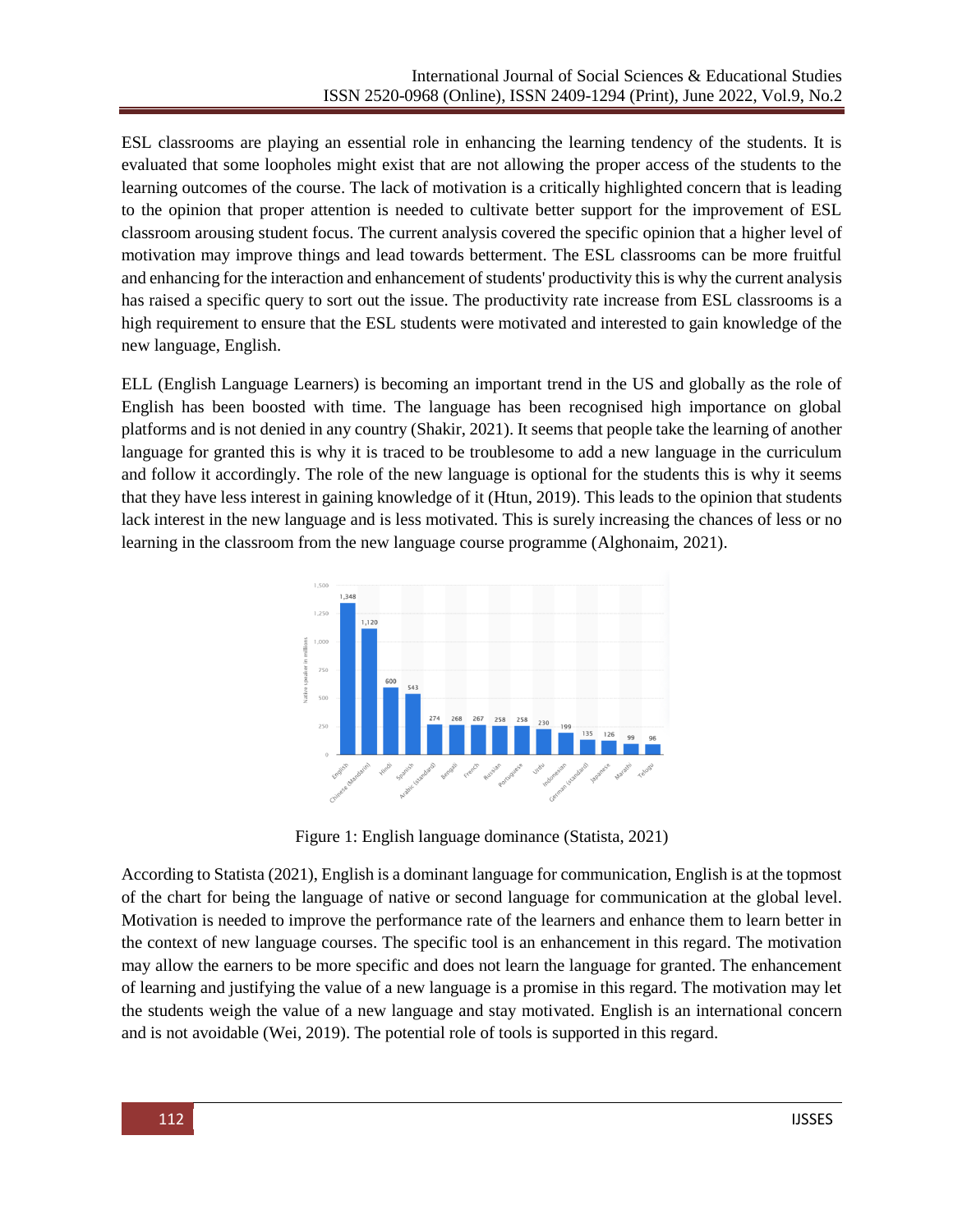The study aims to investigate the motivation of students in ESL classrooms to evaluate the increasing and enhancing participation and review interaction and production for the English language in arousing students. The research paper has evaluated the emphasis for recognition of the potential for ESL by streamlining the specific aim and objectives with research questions. The comprehensive background and literature review has covered the percentage of valuable discussion upon the critical evaluation of previous academic and other category work done upon the topic. The research methodology covered the elaboration for weighing the roadmap to conduct the research project.

## **2. Methods**

The research methodology is formulating the roadmap to conduct the research. It is comprised of research design, approach and philosophy. It has covered data collection and analysis methods. It has thrown light on the ethical considerations and limitations of the current analysis. The specific alignment of the methodology has offered an ideal framework to schedule the happening's and give the road to ruin the plan.

## **2.1 Research Design**

The research design is the mainframe of the work. It has been divided mainly into two; qualitative and quantitative designs. Another category is also available known as mixed design, it is a combination of the two mentioned designs (Sherif, 2018). The qualitative design captures the non-numeric and quality conscious data. It may evaluate and weigh the data on the demand of uncountable and weightage potential to review the context for lesser or no calculations on statistical grounds for it. According to Davidson et al (2019), quantitative data is another category to review the data on accord with various numeric and countable tools. This may investigate the concern on account of weightage and proper statistical support like SPSS or excel sheet analysis programmes. A mixture of non-numeric and numeric data designs is known as mixed design.

The present analysis is evaluating the concern of ESL classrooms. The research is preferring the qualitative design as it is helpful to reach the quality and non-numeric data in the current prospects (Chauvette et al., 2019). According to Li (2018), it is the best method as it may allow catering of secondary data in broader terms. So, the preferable medium of the investigation will continue with the formulation of the current analysis in the framework of the qualitative investigation plan. The shape is helpful to cater for the plan and open up the research plan step by step.

## **2.2 Research Approach**

Sherif (2018) divided the research approaches into two main categories; deductive and inductive divisions. The deductive approach emphasises the descriptive evaluation and investigates the general queries regarding the problem but according to the opinion of others. While on the other hand, the inductive approach evaluates the general to specific analysis to weigh the plus and minus points of the issue. It may also elaborate the major concerns in accord with relevant tools to allow the contrasting and comparison tools for it (Hughes &Tarrant, 2019). The present research is formulating a roadmap with the qualitative design so the investigation may continue with a deductive framework to avoid statistical and other weighing tools for review (Tate & Happ, 2018).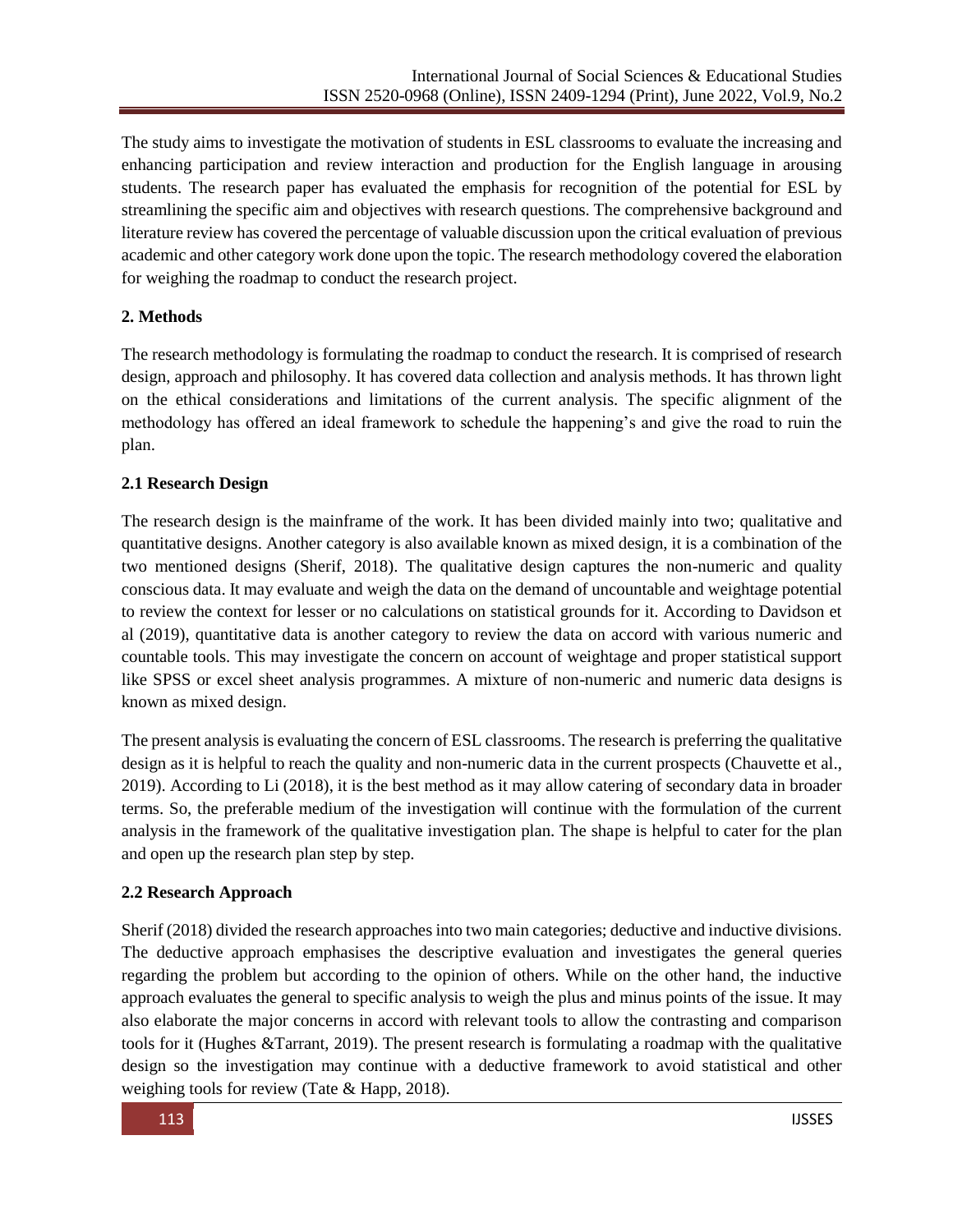## **2.3 Research Philosophy**

Orr et al. (2021) define the research philosophy as the main framework to manage the authenticity and logical scenario for the analysis. It may carry the plan with the four main divisions; positivism, pragmatism, interpretivism and realism. In all the scenarios, it is estimated that the research has been framed on some logical and technically sound basis to reach the data ad weigh it accordingly. The positivism and pragmatism approach intensively concern the main themes with the context of review and analyse the scheduled weightage of the evaluation with queries and taking out original data agreed by high audiences (Chatfield, 2020). While realism approach prefers to carry the original and critical data without considering its future impressions and roles to monitor the shape of the investigation. The interpretivism approach is concerned to analyse the supportive tools of data with the context of the broader elaboration of critical weightage ad cross review with other facts and figures. (Davidson et al., 2019).

The present evaluation plan is dominating the interpretivism philosophy as it befits the qualitative plan. It is helpful to critically evaluate the matter and avoid strange and troublesome discussions of the issue. It is a supportive tool to agree on opinions as liked by Rao (2019) to cross-check the same ESL classrooms via the same method. The logical framework is helpful to stabilise the calculation and analyse the data in the format of alignment and proper investigation plan of action. The logical framework is an edge in this context to weigh and continue the evaluation process at hand.

## **2.4 Data Collection Method**

Data is the set of raw materials that are catered to have a reliable support platform for the investigation. The data is always available in the raw form and is comprised of the mainframe with an evaluative discussion of the issue at hand (Hughes & Tarrant, 2019) data is divided no two types; primary and secondary categories. The primary data is collected from fresh sources like the interview and questionnaire inquiry plan while the secondary data is taken from already existing sources like academic research, journals and records available online and on the ground (Chatfield, 2020). Primary data collection tools are according to the needs while secondary ones aren't complicated. The whole population is not investigated, some samples are being taken from the population on a probability or non-probability basis (Chauvette et al., 2019).

Collection of data will be with the aid of relevant tools that may allow to access the promising data and compiling it with the aid of coordinate and participatory tools in the closing time. The secondary data will be weighed with the secondary analysis methods in the next step. The current research recommends a secondary data collection method under the framework of the analysis plan. It has availed the review and applied skilled methods to cross-check the data from various academic and non-academic sources. The whole population is converted into some samples which are specific on the topic of ESL classrooms.

## **2.5 Data Analysis Method**

The data analysis methods are the specific modes that may align and display the raw data collected from primary or secondary sources. The data analysis methods are of two types; primary data analysis and secondary data analysis (Sherif, 2018). Primary data analysis methods are technical and may involve the use of relevant tools like excel sheets, SPSS or other weighing scales to reach the findings. While on the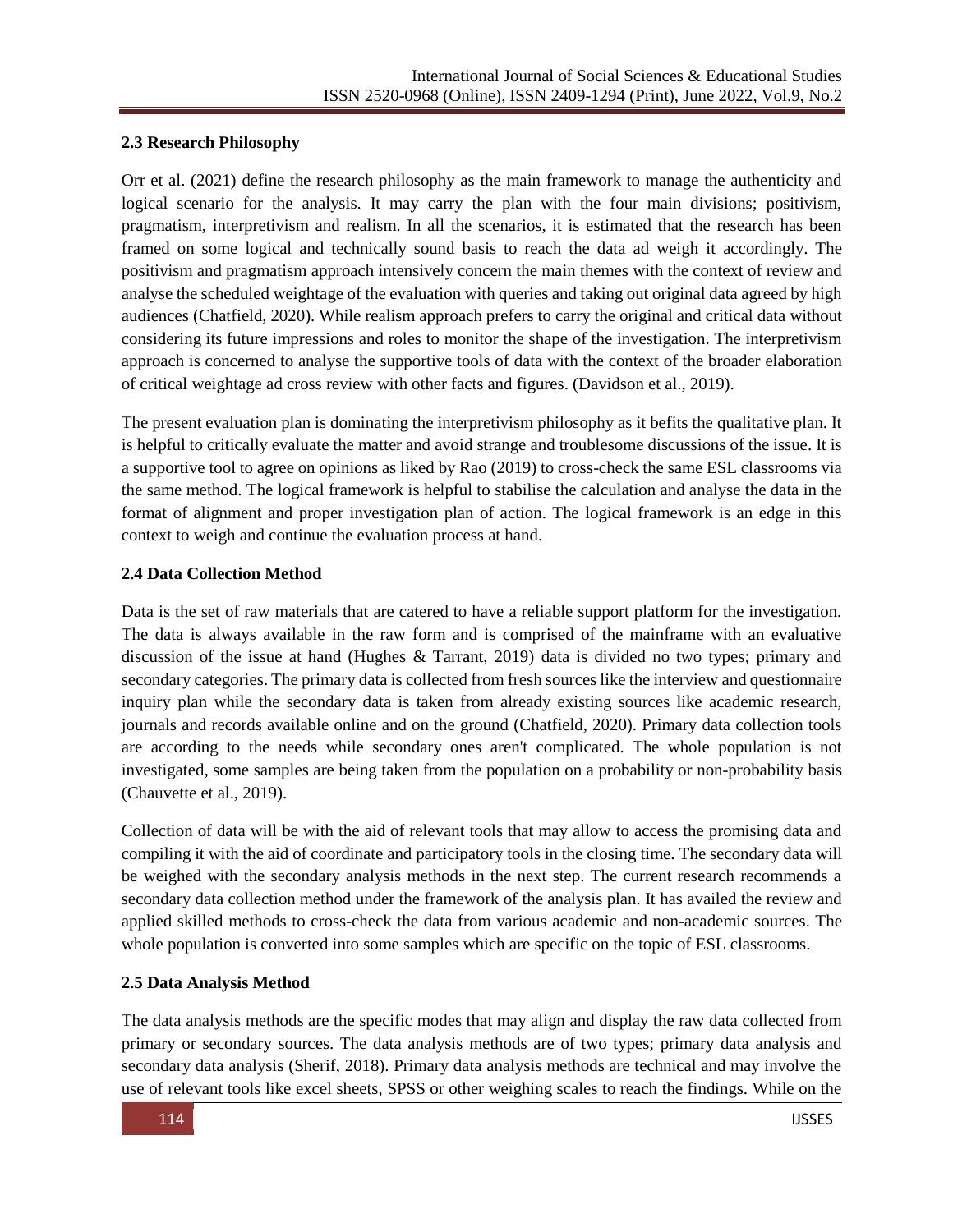other hand, secondary data collection tools are not troublesome, they may carry the plan with the aid of participatory tools like descriptive weightage or content analysis (Orr et al., 2021). The analysis may help to come up with the new data. It is a tactic to promise the output of the research and reach the final point with conclusions and recommendations.

The analysis is carrying the tools for analysing the secondary plan with the prospect of the supportive and working tendency of the qualitative framework. The present topic is weighing the secondary data so it will prefer the content analysis as the perfect method of evaluation in this regard. The data is descriptive but will be converted into critical evaluation with discussion and content analysis programme (Tate & Happ, 2018). The analysis methods are dominating the non-numeric space as it is the right choice for the current evaluation and its applications for data.

### **2.6 Ethical Considerations**

Ethical considerations are defined as the limitations of the data to review and monitor the privacy and security of the data from various specific sources (Chatfield, 2020). The current data is from various ESL classroom authentic investigations and academic records so it will be cited properly to support the previously done work (Tate & Happ, 2018). It will be consciously considered as per policy that no breach of law or misuse of data will be there (Davidson et al., 2019). The support to keep the privacy of the departments and the discussing people is another essential in this regard. It may help the participatory tools employ the right percentage of work and apply the correct tools to emphasise the outcome. Following the ethics is an essential concern as it will allow the others to avail the current investigation as a reliable source in future to continue their research.

### **2.7 Limitations of Study**

According to Orr et al. (2021), the limitations are the critical considerations that may pause the investigation process and hurdle the collection of data to the demanding points. In the current analysis, pandemic and social distancing have done not motivate the primary data collection plan so the data will be catered via various academic sources (Chauvette et al., 2019). For this purpose, online sources will be preferred to save time and access reliable data. The limitations are compelling to apply the secondary analysis plan and complete the investigation in the current time frame with the aid of available tools and processing supportive.

### **3. Results**

The qualitative analysis of the content at the secondary level has led to the results. The results are evaluated and weighed in the content analysis in the discussion section. In the present section, the discussion has an emphasis on the winding up of the major results.

### **3.1 English Language Growth**

Motivation is a positive instrument to realise the essential need of gaining knowledge of a new language like English. The learner may not ignore the value of a new language as it is an impression that may allow the learner to achieve the new targets and gain value in many ways (Cave et al., 2018). English has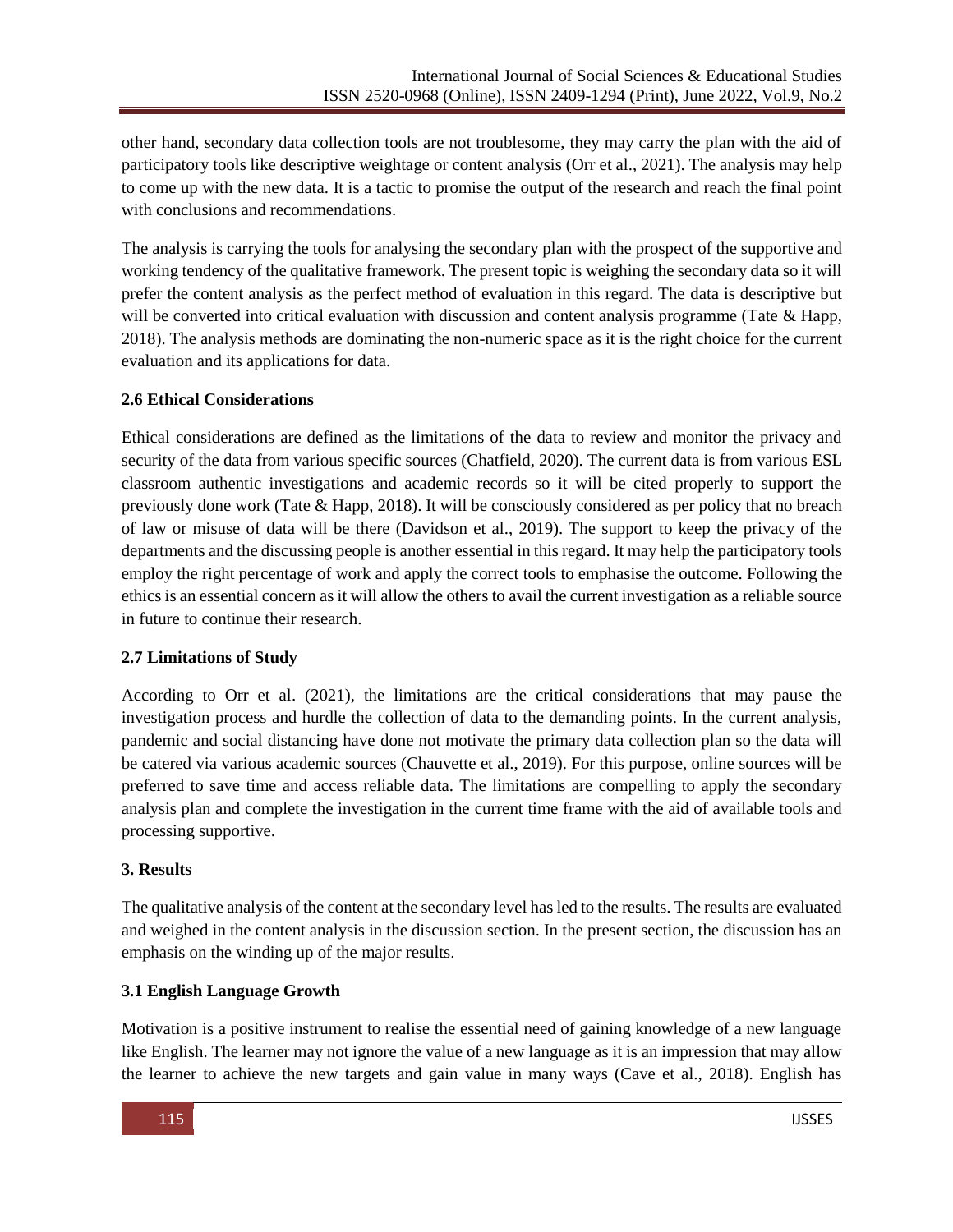expanded to the continents with time. It has gained potential and is the highly influential language in the current age. According to Rao (2019), the English have moved ahead in the continents with time and has shown rapid growth this is why it is Langue Franca and is spoken in almost all the continents dominantly. It is a global language for reading, writing and speaking mediums in most of the countries this is why ESL prefer the learning of English as the second language in most of the countries in the world.



Figure 2: Tree of English language international growth (Rao, 2019)

## **3.2 Motivation**

Motivation is defined as a trait to enhance the working for a specific task and show more willingness to do it dedicatedly (Santa Dedo & Hashim, 2019). Motivation is a positive trait that may not only increase the efficiency of the work but also support the learner to gain more from an activity. Motivation is a method that may let the learner explore more and move ahead with high zest and zeal. Motivation is a key to success in any activity (Shakir, 2021). The motivation may speed up the learning process and increase the performance rate of the learners. Motivation must exist for learning a new language. English is a secondary language for the learners and may help them do better (Wei, 2019).

## **3.2.1 Motivation in ESL Classrooms**

The second language is a new idea and the motivation may exist and one may go through the earning process. One needs to ensure that the motivation factor should exist for the students during the learning process of the second language (Wei, 2019). They are dedicated and motivated to go for the learning and they are supportive to themselves in this process of learning. For this purpose, they need to modify their motivation to the required extent. The goals should be streamlined while going for a second language. Without the existence of goals, it is not possible that one may access a better learning process (Santa Dedo & Hashim, 2019). The learner needs to have internal as well as external motivation factors to ensure the process of learning ESL. English is a second language for the learners and is another language than their mother tongue, so the motivation needs to be recharged by and by to ensure the continuation of learning (Shakir, 2021).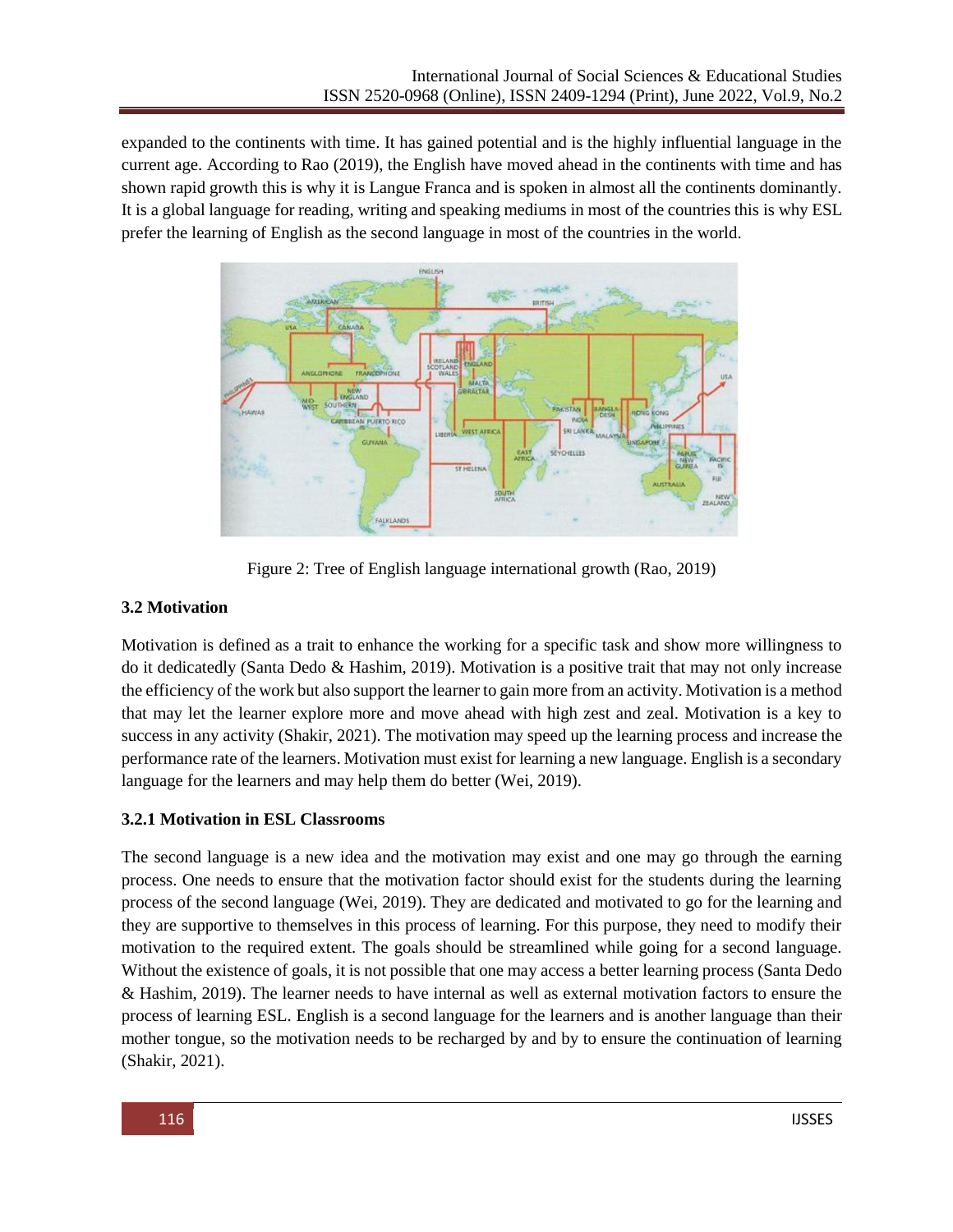## **3.2.2 Motivation Strategies for ESL**

According to Cave et al. (2018), the skilled practices that may boost the process of motivation are known as strategies of motivation. The motivation strategies are the genuine participatory tools that may enhance the performance rate of motivation in ESL classrooms. Some of the motivation strategies are evaluated by Li (2018), they are triggering interest, encouraging activity methods and language experience outside ESL classrooms. These strategies are genuinely enhancing the role of learning in the classes and are promising in generating the motivation and performance trends in the classes. The ideal trend offers to enhance the role of tools for the strategies implementation indoor and outdoor for ESL classroom planning (Devarajoo & Yamat, 2021). The strategies have a promising growth in the learning plan inside ESL classrooms.

## **3.2.3 Motivation Impacts upon Production and Participation**

Motivation has a direct impact on the participation of the students in ESL classrooms. The direct relationship between the two depicts that the increase in motivation may lead to an increase in participation and a decrease in motivation may decrease the participation of the students in ESL classrooms (Alghonaim, 2021). Motivation is not a directly offered factor so inside the classroom it can be availed by offering a varied range of tools. According to Lai and Chang (2021), motivation theory directly applies the concern for the specific achievement of better policies and principles for motivation to increase the participation and enhancement of learners in the class. Motivation is extremely significant ineffectiveness of learning a new language realm. The teachers and researchers need to discover the hidden basics of motivation in the person while generating the plan for growth in ESL classrooms

The production of ESL classrooms increases for sure in the context of the growth of the learning process when the students can apply the learning skills practically. Motivation has a direct impact on the production rate in ESL classrooms (Cave et al., 2018). The ideal situation may discuss the concern of award and reward as motivation tools to employ the concern and motivate the focus of students on the production rate. It is a common trend that inside the classrooms, general and specific assessments might increase the production rate according to the applications of motor skills and planners (Devarajoo  $\&$ Yamat, 2021). Motivation is a common practice in all kinds of classrooms as it may support the trends of learning and compete inside the classrooms with classmates.

### **4. Discussion**

The qualitative design seizures the non-numeric and excellence conscious data. They are winding up the evaluation plan and seeing the context for motivating the specific outcomes by weighing the secondary data and compiling it here in discussion.

## **4.1 Motivation**

Yaccob and Yunus (2019) evaluated the incentive theory of learning, it applies the feature of learning in accord with prospects where the learner has a high interest to stay active and apply the skilled practice by receiving the rewards and positive achiever levels. This is a theory that may apply the trait of reward, award, incentive or any other positive supporter that may make the mind of the learner be focused and dedicated to completing the task within or before the time limit. The incentive for motivation in the ESL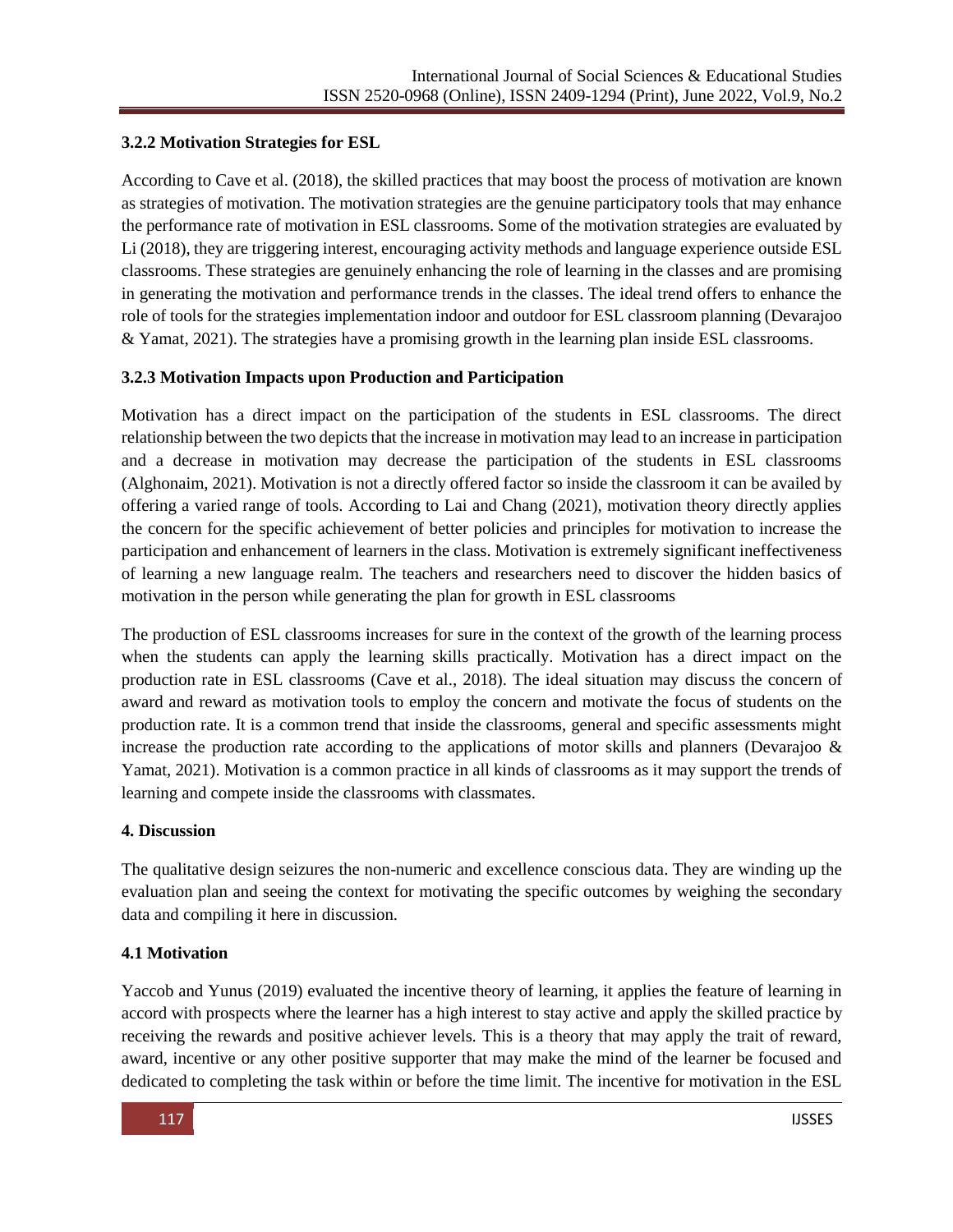plan can be so many. The learner may achieve high scores while learning it properly and with high zeal (Cave et al., 2018). This may let the learner be specific among the peer group and do better than others. In addition, the incentive may boost up the confidence if the learner may be aware of the support of the ESL for prospects and gains.

Another theory of learning is expectancy theory discussed by Wei (2019) says which may emphasise the scheduled learning step by step. The learner is aware of the concern that higher learning will lead to more support for the gain (Santa Dedo & Hashim, 2019). The expectations of human beings are high and this may lead to the concept of faraway orchids that are always green. Expectancy is a positive trait but it needs to be limited in the context of learning. The application of expectancy theory may boost up the motivational skills and the learner needs to be more concerned about the outputs. The output is indeed fruitful this is why a learner is gaining the support but still, it is needed to be under the concern of limitations (Alghonaim, 2021).

Motivation is an action tool that may lead to the growth of the learning process. It is a scheduled practice that may allow the learners to grow with time. In the context of motivation, the learning process may attain its goals with time. The enhancement is a support that may allow the gain and support the learning as a trend for the students. It is a step by step plan that may review by seeing the feedback of the previous steps (Ng & Ng, 2015). Ideally, the growth of the learners may depend upon the learning process which is a motivational tool to enhance the tendencies and try for better approaches and chances of growth for the individuals in an action plan. Motivation is a triggering plan of action to ensure progress and enhance participation (Cave et al., 2018).

### **4.1.1 Motivation for ESL**

Motivation is divided into two types; internal and external. According to Yaccob and Yunus (2019), the internal motivation may be dominated by the factors that may enhance the learning of the language as a second preference but it should be for the satisfaction of achieving the internal targets and goals. While the external goals can be achieving the job or any scholarship in the output of being adept at the English language at the end of the course (Devarajoo & Yamat, 2021). The idea of better approaches may keep the balance between the motivational traits of both internal and external features with the priority of achieving both the goals at the end of the ESL planned classrooms. The motivation may offer the promise to the growth and achieving more than expected to be achieved in the process of learning (Alghonaim, 2021).

Motivation can be discussed as two other types, like instrumental and integration (Weda, 2018). The instrumental motivation may help the learner to avail the thing learned for unique purposes in future. Without motivation the class is like a body without soul, which is cold and lifeless (Altun, 2020). These unique purposes are not direct but indirect. For instance, if an arousing student is dedicated to appearing in the course because the person believes to achieve a specific scholarship, then it is the single goal at that time (Rao, 2019). But the same person can avail English as an instrumental motivation as it will also help the person secure a job in future. While the integrated use is to be motivated for the use of the single language for more than a single purpose at the same time (Htun, 2019).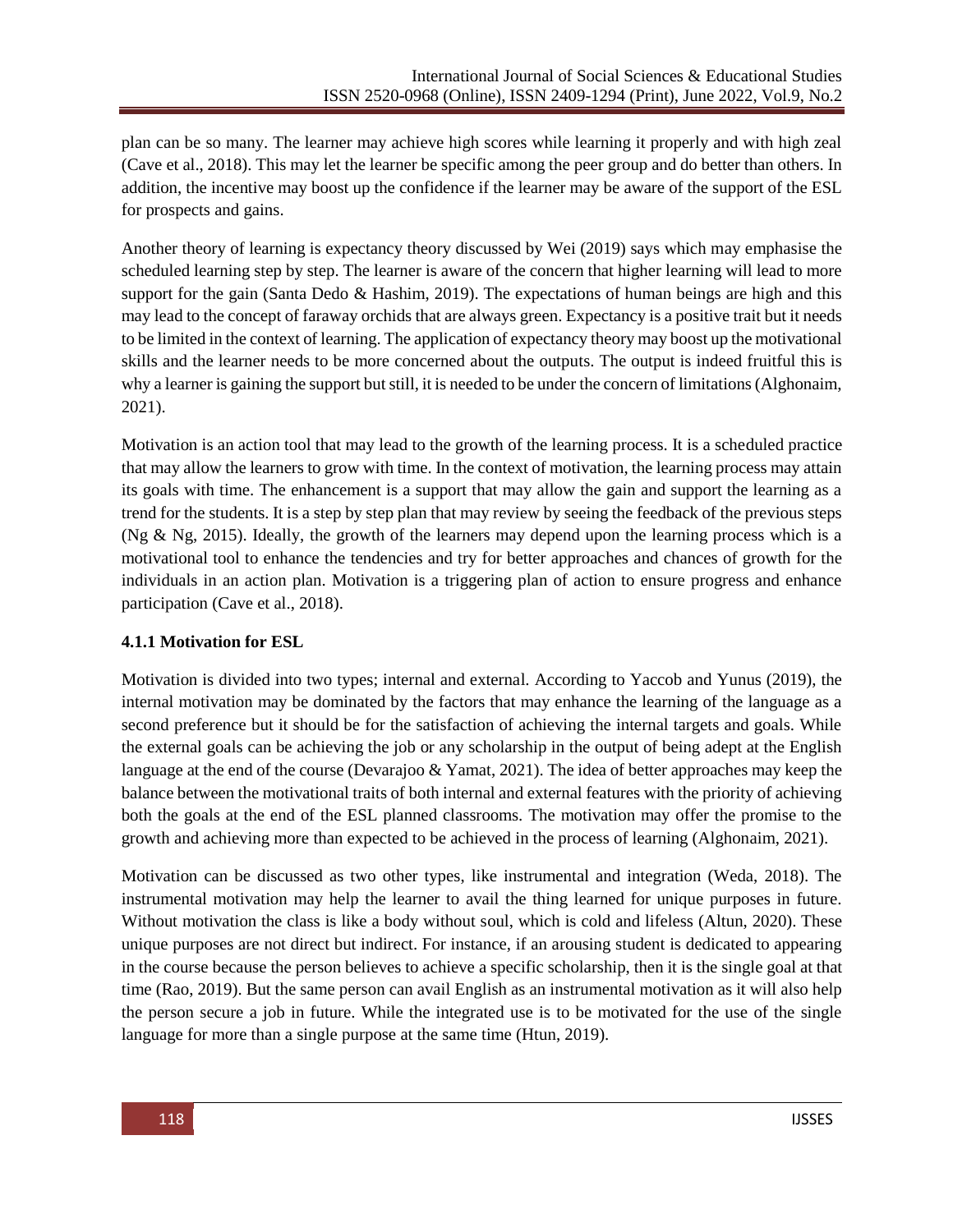In all contexts, it is evaluated that motivation is a supportive tool to trigger the learning plan in ESL classrooms. The application of motivation may let the learner gain more confidence. Otherwise, in the absence of motivation, the learner might not be able to manage the scheduled planning and show growth in the learning process. From time to time motivation is a triggering plan in this regard (Wei, 2019). The coordination of motivation tools like awards might be helpful to compensate the users. The learners may work in alignment without being known that they are motivated to learn a second language with keen interest. They need to be motivated to have an affinity for the new language and this can only be done with the aid of relevant tools and instruments of motivation (Li, 2018).

### **4.1.2 Motivation Strategies for ESL**

Khaydarova (2020) investigated the strategy of triggering the interest of students in some ways inside and outside the classrooms. The teachers are aware of the concern that these students are here to learn a new language, and therefore they are here as a challenge. English is not the native language of these students, and they are bound to learn it for some specific reason. The reason might be gaining a scholarship, job or any other achievement for the sake of better approaches. The role of these gains is a specific trend that may allow the users to manage somehow in ESL classrooms. Evaluation of the students might justify the opinion that students have critically lesser interest in gaining the knowledge of this new language this is why they are seeking any kind of motivation. The motivation of a single kind is not an ideal tool in this regard because all the students are not of equal mental and physical capacity, so the motivation demands are being varied in this context.

The interest triggering is a special category of motivation in which the mentor may review the interest of the class and realise what kind of interest is dominant in the class. If the classmates are dominating the use of IT then the teacher will apply the English learning practice with the aid of IT tools (Khaydarova, 2021). On the other hand, if drama and music might be impressing the class the most then the teacher will dominate this method for gaining knowledge of the class. The method of triggering the interest will surely be according to the capabilities and understanding level of the class. Once, the interest has been triggered then the motivation process will be in action, automatically.

According to Ng and Ng (2015), activity methods are supportive in developing the interest of the learners inside ESL classrooms. They may gain confidence by the activities as these kid of physical movements helps break the ice. New learning theories believe that the students will learn more if they can apply the learning tools and smartly see the practical skills in this regard. The ideal use of the activity method is an aid in this regard. The ideal situation of class activities may let the students communicate better. In this way, the students may gain confidence and appropriately apply the learning skills. The activities are of varied categories, they help apply the relevant tools and techniques to ideally enhance the concern and see the promising growth of the specific activity.

Motivation may avail the support of using the language experience practice outside the classes. This is a helpful method in motivating the student and offering promising growth to apply the enhancement tools in support of the learning process (Cave et al., 2018). Moreover, one of the impactful factors for ESL learners is having authentic materials in their learning process (Barzani et al., 2022). The opportunities of practising the English language learning can be better with the aid of relevant enhancement tools that may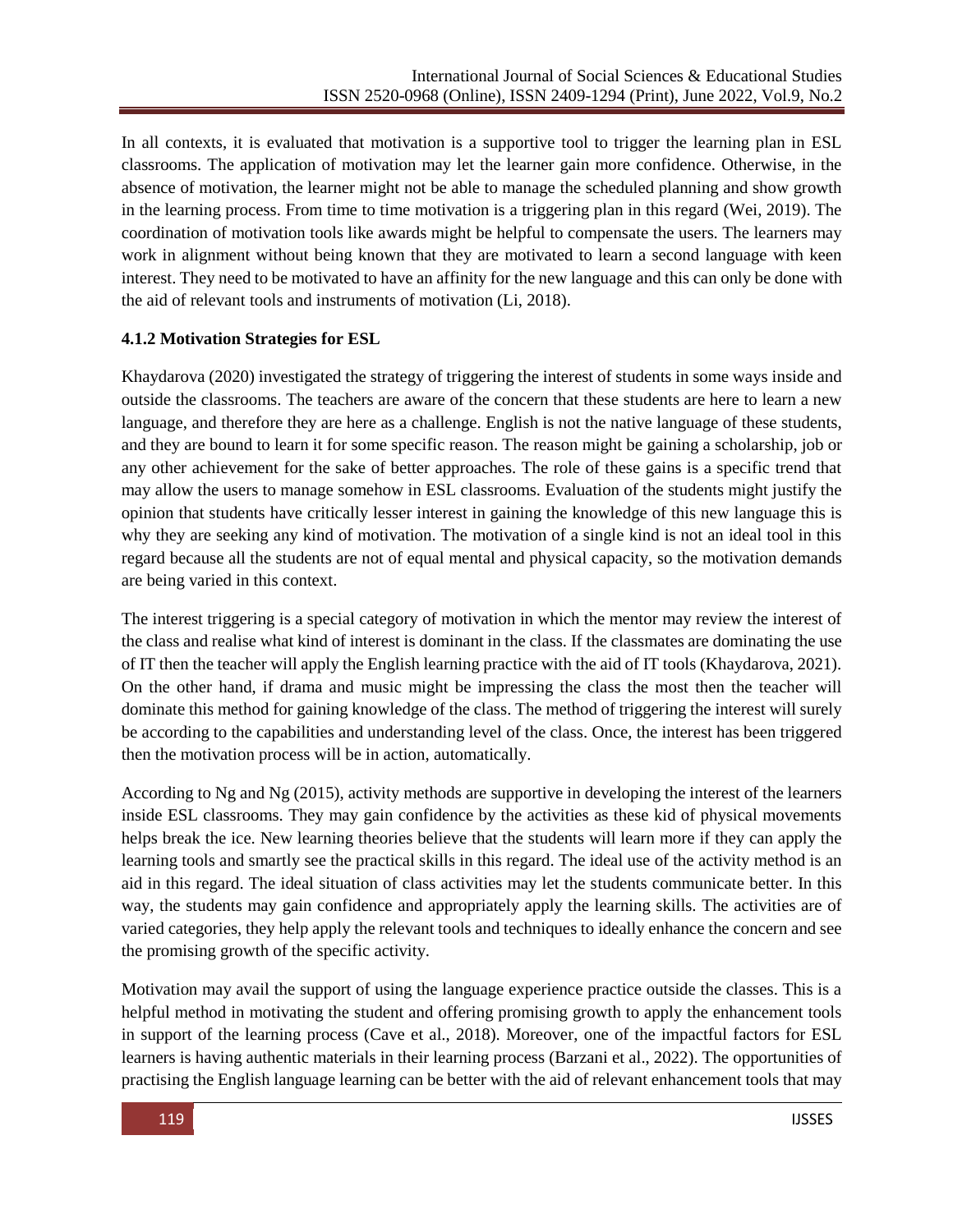allow the learner to do better and apply positive principles in the long run. Learning is a continuous process and it is divided into active and passive learning divisions. Active learning may happen inside the classes while passive learning will be reviewed outside the classes by applying it practically in communication and other physical action planning role plays. There are many benefits of using role-play activities in the language classroom. Altun (2015) argued that "Using role-play in an EFL classroom is one of the greatest ways to improve learners" discourse." (p.28). These are true motivations to improve the performance of students inside the classes.

## **4.1.3 Impact of Motivation upon Increasing Participation**

Rao (2019) admitted the fact that the global village concept is prominent and motivated to achieve the target of relevancy in the context of formulation of policy and principles ad seeing the growth in accord with justifications and analysing the applications of motivation for the learners. According to Statista (2021), 1.35 billion people speak English as a native or communication language which is a huge numerical figure for the globe to enhance the concept of English as a dominant trend. Participation will automatically increase as an output of motivation in ESL classes. This is a common observation that in the opening of ESL cases, the students might be confused and hesitate to perform in the class. It might happen because the students lack the interest to take the course and they are probably taking it as a liability.

Lai and Chang (2021) emphasised applying the role of the new tools and ideal situation for the students so they may be more participating in the class. The tools of incentive, awards, credit and appreciation can be possible motivators. They may be allowing the student to gain confidence and find ways to improve the performance rate. The interaction of the student will increase in the class by managing the class activities. Ideally, learning by doing and communication practice role-plays in ESL classes can do better. They are ideal help in supporting the practice and learning activity at the same time (Alghonaim, 2021). In addition, they may enhance participation and improve the accent of English speakers while communicating. As per Cave et al. (2018), the skilled practices that may boost the process of motivation are known as strategies of motivation so they should be applied too.

## **4.1.4 Impact of Motivation Upon Production**

According to Cave et al. (2018), competition can be an instrument of motivation inside the classrooms, it may lead to motivating the users and offering them high support to generate the learning process efficiently. The competition may allow the students to attain grades and achieve the best positions among their classmates. The scenario is genuinely ideal as it offers a great deal of motivation and support to the working environment and offers support to the motivation plan of working. The critical support of competition can be generated as a motivation tool by official and non-official announcement methods. Alghonaim (2021) agreed to apply the skilled competition tools as high motivators to generate more production from ESL classrooms.

Motivation is an enhancement tool that might drop the chances of dropouts. It is true that when the percentage of performers is being increased and more people are progressing in the ESL classrooms then surely the dropouts and failure chances will be lesser (Devarajoo  $\&$  Yamat, 2021). The competition is a specific trend in this regard to ensure the participation rate and guarantee the growth of the ESL courses.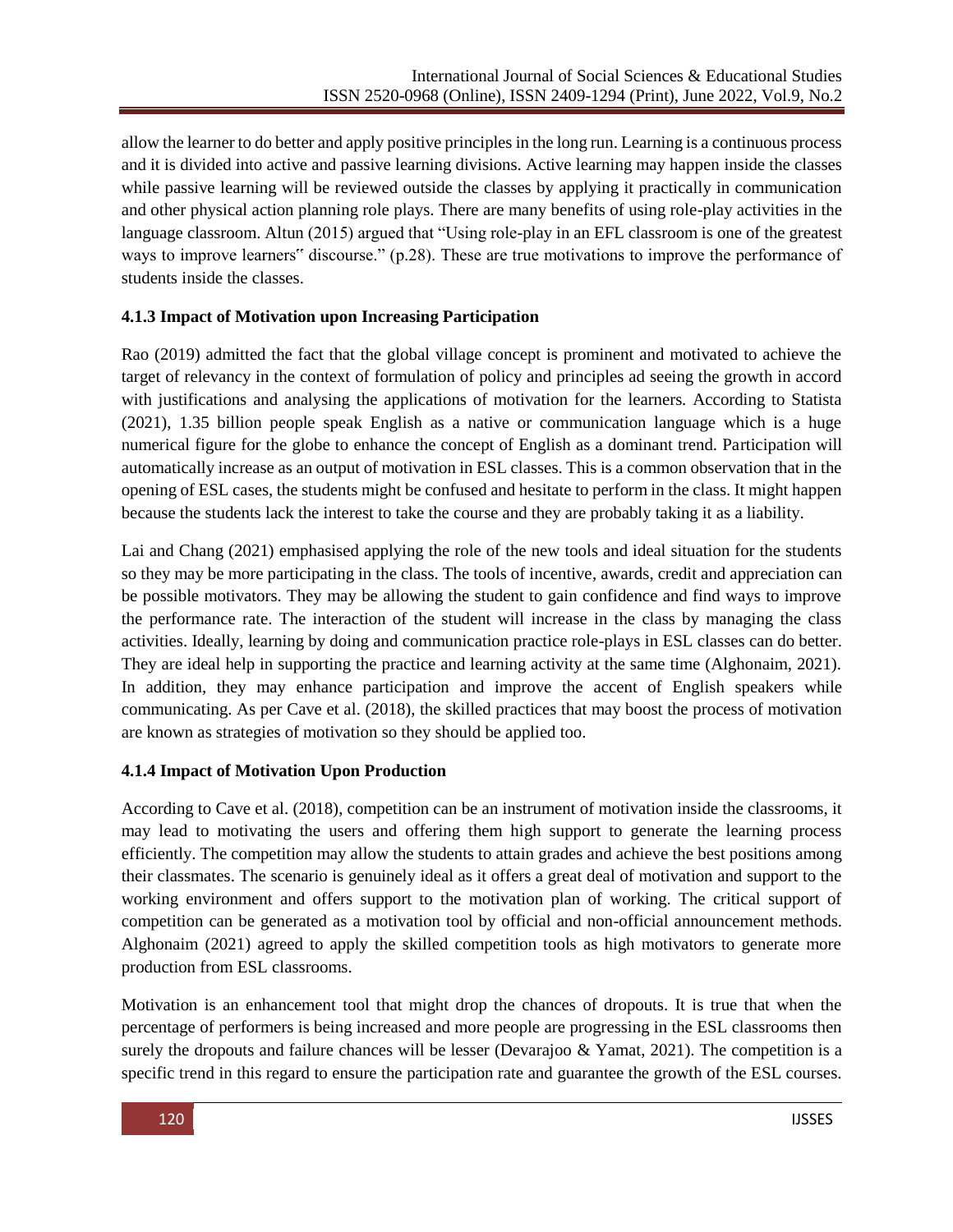The idea of working for the motivation tools on behalf of teachers is another concern. The teachers are the main instruments that are capable to apply the modern tools and activities inside classrooms for the sure motivation and performance of the students. They are the enhancers to promise the growth of the students. They may idealise the situations and offer promising growth with time. The scheduled alignment and the enhancing tools in this accord is an acquisition for the working environment of learning (Khaydarova, 2020).

## **4.1.5 Need of Motivation for ESL**

Motivation is a key factor in the accomplishment of any plan at hand. It is a promise to reach the final point and achieve the challenges. The support may do better in the broader context by seeing the promise of growth with the aid of coordination tools (Wei, 2019). Li (2018) admitted the role of motivation for the learning of a new language as it seems accountable in the start when a person comes across a new language. The person may drop out in the earlier stages of ESL classrooms for losing confidence and feeling embarrassed for some rationales. So, the need for motivation is a dominant factor in this regard to generate better approaches and allow promising growth of an individual. Likewise, undoubtedly, one of the most influential factors in learning a second language is motivation. Notably, the structure and content of literary texts help to trigger and install this important factor in students (Hussein et al., 2021). The motivation is significant to offer improvement and generate rank rise for the individuals (Rao, 2019).

Motivation is extremely important ineffectiveness of learning a new language realm. The teachers and researchers need to discover the hidden elements of motivation in the person while generating the plan for growth in ESL classrooms. The boost of motivation and the generation of support and ideas for the individuals may allow them to do better and perform with high confidence to improve the current context of growth (Alfahad, 2021). The identification of personality traits is a helping hand in this regard to motivate the process of learning. The scheduled support or the learning and the promising tools of growth is an ideal scenario in this regard. The need for motivation may also decide the growth of a classroom and the positive achievements for attaining the growth levels (Devarajoo & Yamat, 2021).

Motivation may add positivity and productivity to the class, it is an emphasis that may enhance the context of growth for the sake of motivation and enhancement of performance tools. Motivated and non-motivated learners are always different in the broader context. The need for motivation is a trendy instrument that may surely boost the rising charts of growth (Wei, 2019). The ideal performance in this regard is enhancing support that may generate the trend and coordinate with the growth of coordinated performance tools at hand. According to Shakir (2021), motivation is a progressing tool that may be supportive in ESL classrooms. The generative instrument is a participatory tool to enhance the learning tendency of students and make their minds do better in the classrooms.

Li (2018) realises the opinion that the programme might fail in the absence of proper and timely motivation. The element of motivation is an essential ingredient in the current analysis plan. The role of ESL classrooms can only be applied if the student is fully aware of the importance of English as a special language. In addition, the evaluation of Rao (2019) gave way to the opinion that in the context of the global village plan, English will dominate all other languages so the students need to be concerned and aware of the opinion that English is an important concern in all regards. For this purpose, it is important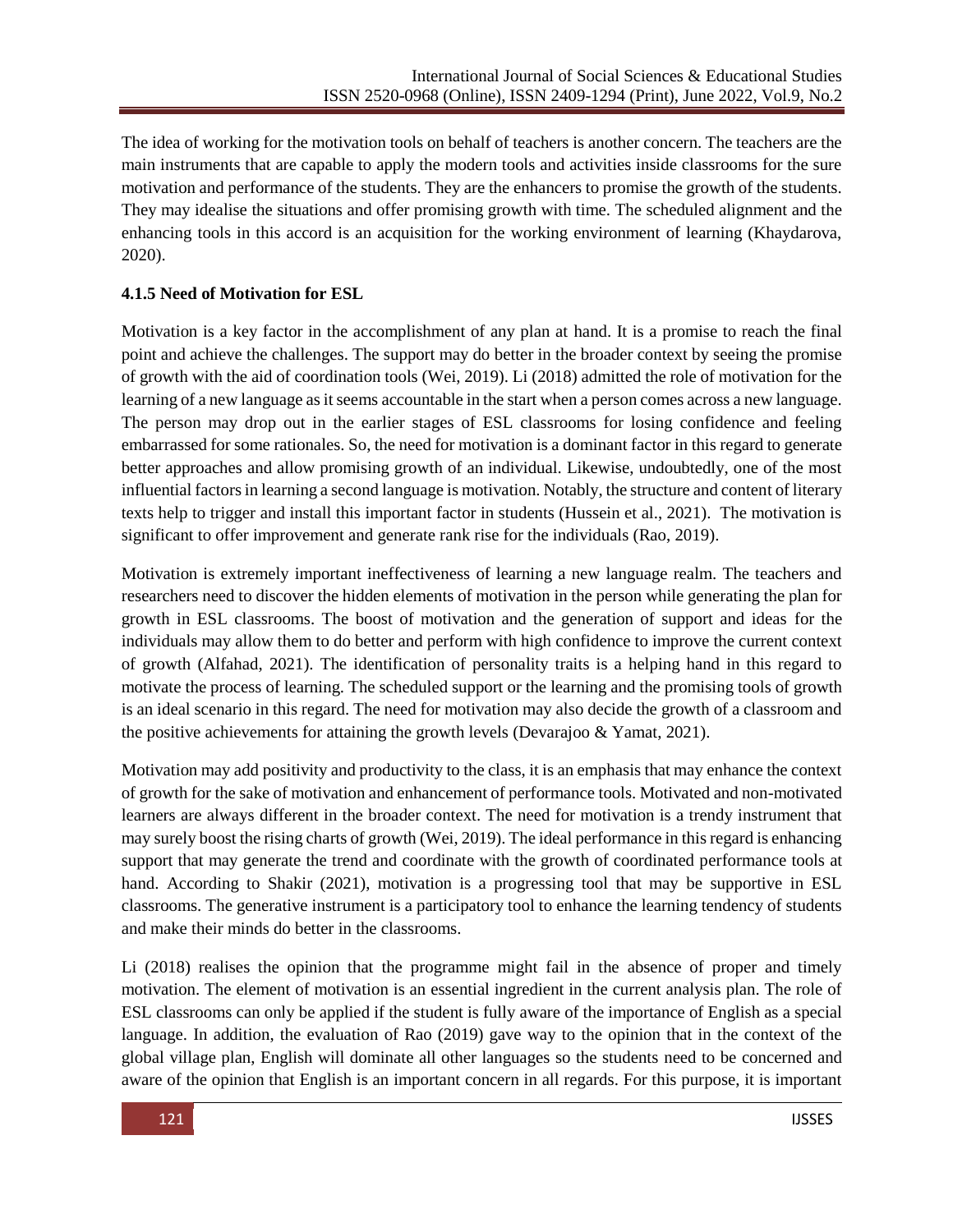to plan of action that student should give high reverence to the learning as the student is also motivated for the context for learning the second language.

## **6. Conclusion**

It is summed up from the above discussion that motivation has a potential role in all races of life. English has the title of international language this is why it claims to be a dominant language among all others (Alfahad, 2021). The ESL classrooms need it most because it is not easy to review and take interest in a foreign language that is not either native or general in communication. The role of English is potential for the sake of approaching support in progressing in life. The ESL classrooms demand more motivation to enhance the production. It is admitted by Li (2018) and Rao (2019) that English is an essential instrument in cultivating the growth of learning and enhancing the promising support to people of all ages. Motivation is extremely important ineffectiveness of learning a new language realm Shakir (2021) pressed the need to apply the policies and procedures in ESL classrooms to access the pressing need of the learning in the long run. The motivation tools can be incentives and awards that may interest the students in activeness in classes.

### **References**

- Altun, M. (2015). Using role-play activities to develop speaking skills: A case study in the language classroom. *International Journal of Social Sciences & Educational Studies, 1*(4), 27- 33.
- Altun, M., & Tahir, R. (2020). Motivational techniques in EFL classrooms in the universities of Kurdistan. *International Journal of Social Sciences & Educational Studies, 7*(1), 88-94.
- Alghonaim, A.S. (2021). Intrinsic motivation and speech production in Saudi EFL college students. *Journal of Psycholinguistic Research, 50*(5), pp.1137-1157.
- Alfa had, R.M. (2021). Gamifying the CREW: Effects of collaborative responsive writing using gamification, in Interactive Web-Based E-Books, on L2 International Students' Motivation and Academic Vocabulary Achievement (Doctoral dissertation, University of South Florida).
- Barzani, S. H. H., Barzani, I. H. A., & Meena, R. S. (2022). Investigating Kurdish EFL students' attitudes towards the use of authentic materials in learning english. *Canadian Journal of Language and Literature Studies, 2*(1), 1-13.
- Cave, P.N., Evans, N.W., Dewey, D.P., & Hartshorn, K.J. (2018). Motivational partnerships: increasing ESL student self-efficacy. *ELT Journal, 72*(1), 83-96.
- Chatfield, S.L. (2020). Recommendations for secondary analysis of qualitative data. *The Qualitative Report, 25*(3), 833-842.
- Chauvette, A., Schick-Makaroff, K., & Molzahn, A.E. (2019). Open data in qualitative research. *International Journal of Qualitative Methods*, 18, p.1609406918823863.
- Davidson, E., Edwards, R., Jamieson, L., & Weller, S. (2019). Big data, qualitative style: A breadth-anddepth method for working with large amounts of secondary qualitative data. *Quality & Quantity, 53*(1), 363-376.
- Devarajoo, H., & Yamat, H. (2021). Exploring the effectiveness of audacity readers' theatre in increasing reading motivation and fluency among lower primary ESL learners. *International Journal of English Language Studies, 3*(2), 120-130.